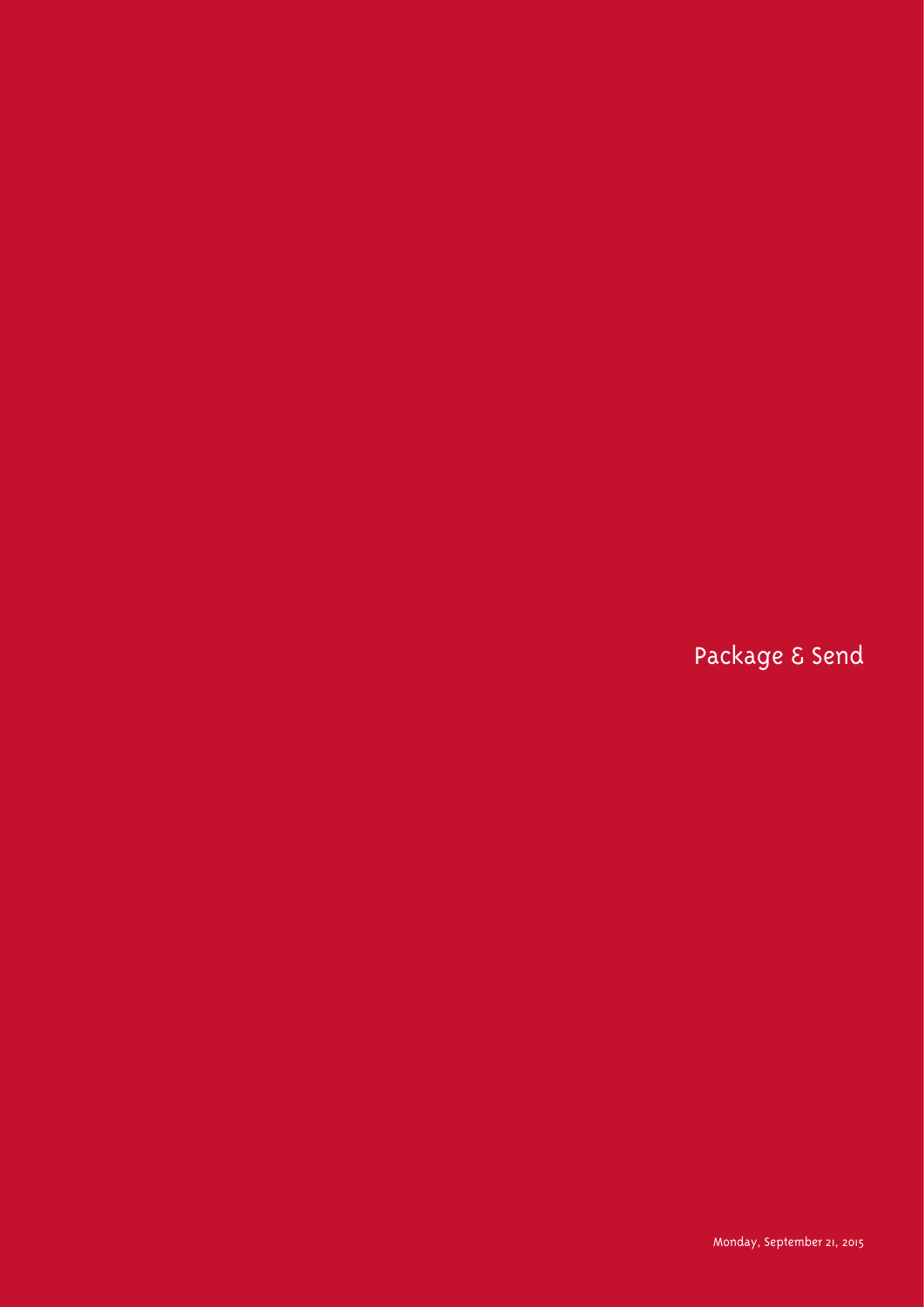# **Package and Send**

With the "Package & Send" option, you can create a copy of your document with all the images and fonts used and optionally send this copy to a third party. For this process you do NOT need any compression, E-Mail or FTP programs, and no access data to the recipient's servers are needed.With this technology you can exchange data with your service provider very simply.

### Create a package

The program packs a copy of the document with the images and fonts used on a package. This package can be either a folder or a compressed file in the ZIP format.

*Note: The program saves the current status of the file in the copy. Therefore the copy that is created may not be identical with the original file if you didn't save the document just before!*

*You can unpack a ZIP file with the tools in your operating systems. Normally you do not need any additional programs. If you want to look at the contents of a ZIP file without unpacking it, you may need additional software. Particularly Windows, under certain circumstances, displays the content of the ZIP file either incorrectly or not at all. In this case we recommend the software "WinZip", as the software "7-Zip" has the same problem.*

- 1. Select the menu command File  $\rightarrow$  Package & Send.
- 2. Define the package content:
	- Choose the Document option to save a copy of the document in the package.
	- Choose the Images option to save copies of all the document images used in the package. This option is not available if the option Embed All Used Images in the Prefrenences is selected (w.e.f. version 8.0).
	- Choose the Fonts option to save copies of all the document fonts used in the package.
	- Choose the Document Report option to create a text file listing the document content (images, fonts, colors, etc).
- 3. (Optional) Choose the option Save Package.
- 4. Choose one of the following options for the target folder:
	- Choose the option In Document Folder if the package should be saved in the folder where the original document is saved.
	- Choose the option User Defined Folder if the package should be saved in another folder. Then click the Select button and choose a folder.
- 5. Choose the option ZIP Package if the package content should be compressed to a ZIP file.
- 6. Click the Package Only button.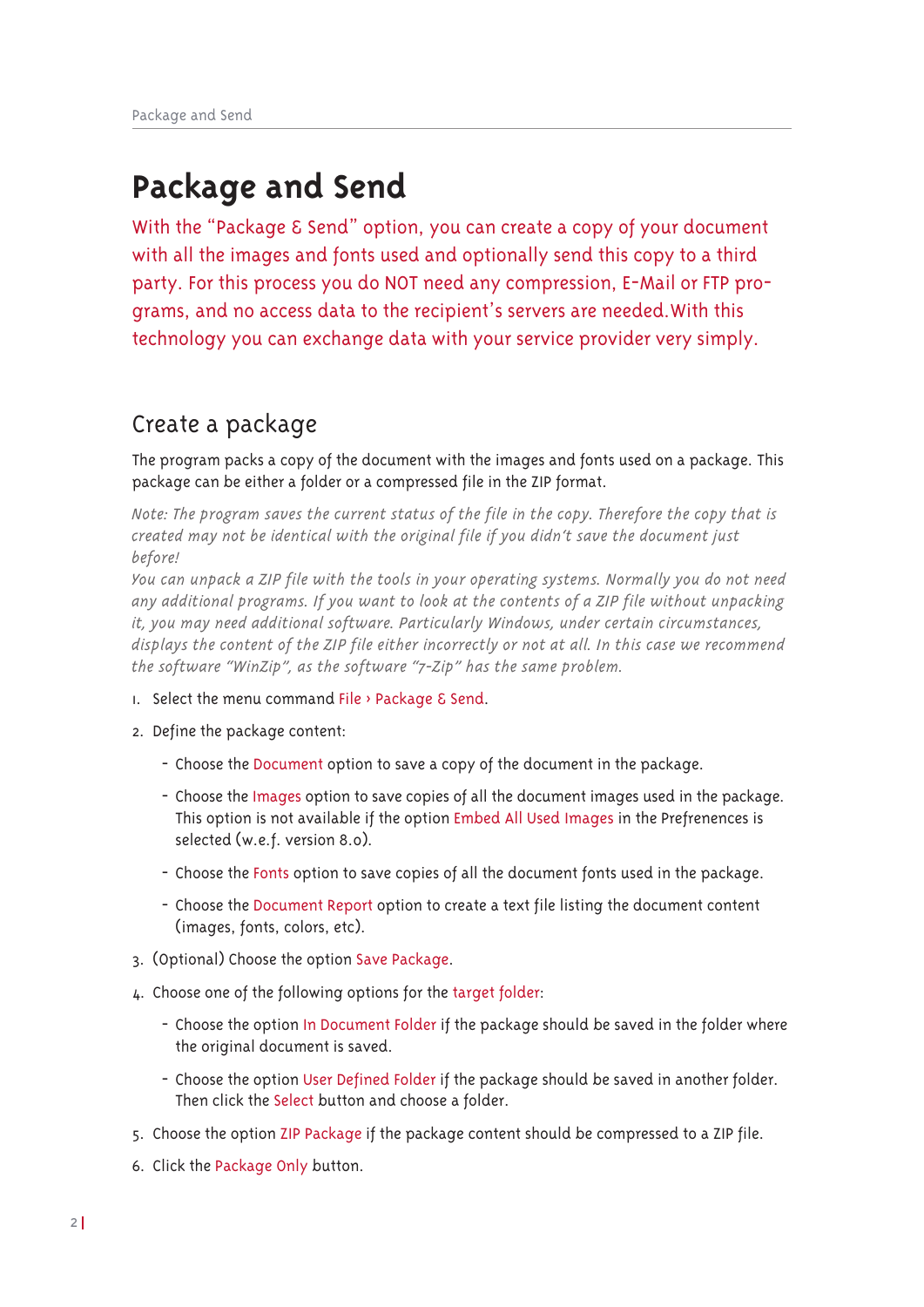### *Note:*

- *- The program only collects those images which have been imported/linked correctly (a)and are physically available (b). If one of these conditions is not fulfilled, these images will not be collected. Example: Images from the Clipboard are correctly linked (a), but are not to be found as a physical image file (b). Images which are physically available (b), but not linked correctly (a), will also not be collected.*
- *- If all images are embedded (b), then no images will be collected (w.e.f. version 8.0). In this case the option for collecting imgaes will not be available.*
- *- The name of the folder or the ZIP file corresponds to the document name. If the option is used several times, existing packages (folders or ZIP files) will not be overwritten, but will be saved with a number appended. If for example the name of the folder or ZIP file ends with "-3", the option has been carried out three times. If old versions are deleted, the program automatically fills the resulting gaps.*

# Send a package

- 1. Choose the required options for the package content.
- 2. (Optional) Choose the option Save Package if you want to save the package as well.
- 3. (Optional) Choose the option ZIP Package if the data saved should be compressed. To transfer data this is not necessary as the data are always transferred in compressed form.
- 4. Choose one of the following options:
	- Click the Send Only button to send the package if you **have not** selected the option Save Package.
	- Click the Package & Send button if you **have** selected the option Save Package.

*Please study the legal information provided by the program regarding the copying of fonts.*

The program starts the VIVA File Sender automatically. VIVA File Sender is a separate program that transfers the data to the recipient. During the transfer you can continue working with VivaDesigner.

#### 5. In the Welcome dialog, click the Continue button.

In the Recipient section all recipients are displayed who have installed a profile for you.

Note: If you want to send data to a service provider who does not appear in the list, please *refer to your service provider. VIVA creates profiles for service providers on request.*

6. In the Recipient section, choose the recipient to whom the package should be sent. In the Files section you can check if the program has collected all data/files correctly.

*Note: The Recipient VIVA Support Team is usually installed as standard and enables you to send your documents directly to VIVA Support.*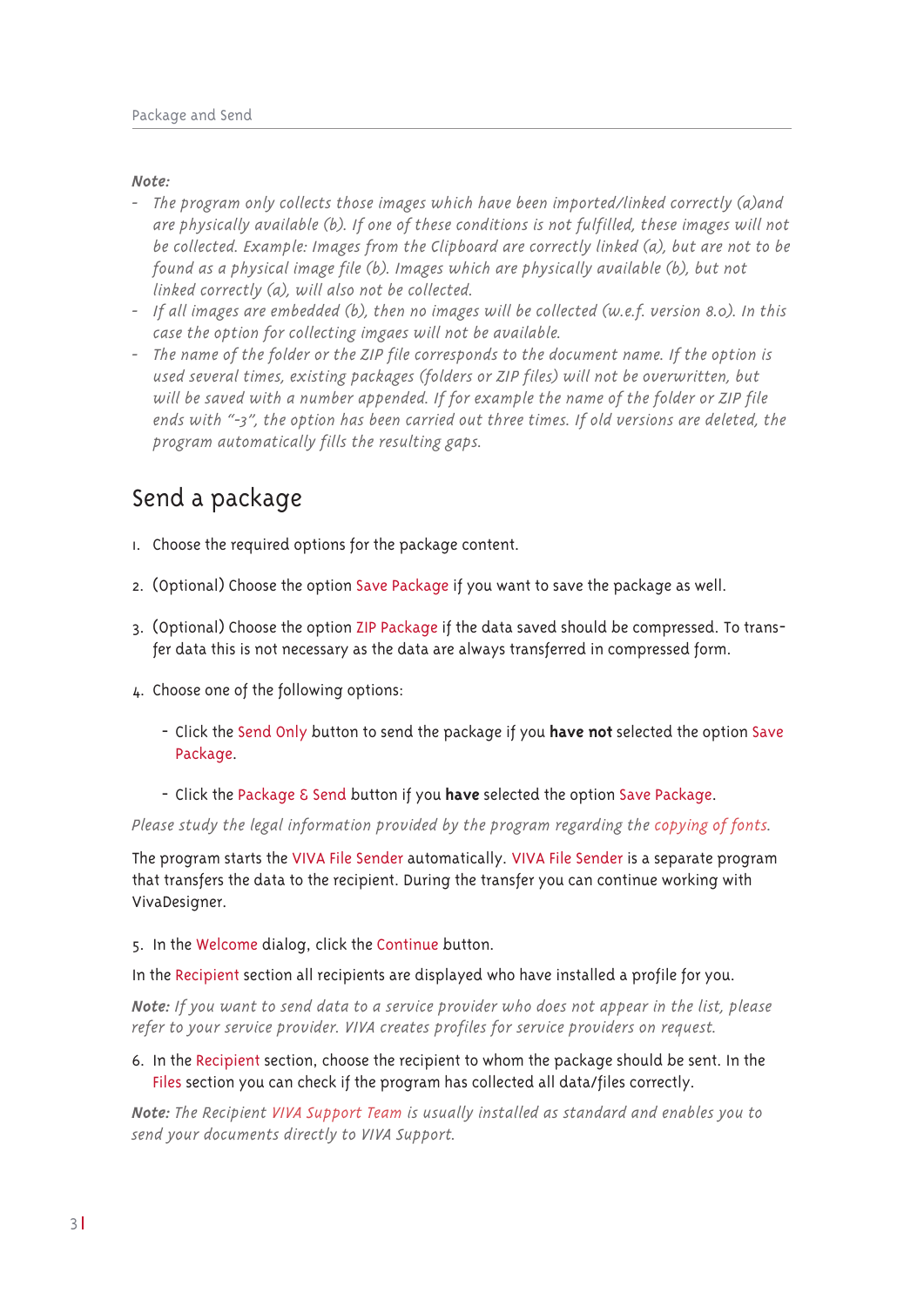### *Technical Note:*

If in the Files section of the dialog no files are displayed to be sent, it may be that the program is still trying to build a connection to the VIVA Server, but has not yet received a reply. *The files will not be displayed until the program has received the necessary reply from the VIVA Server. In this case please refer to the section* **Technical Info for Administrators***. The program also saves a package temporarily on your computer if you just want to send it.*

- 7. Choose one of the following options:
	- If the recipient profile demands NO further information, click Send.
	- If the recipient profile demands further information, click Continue. Enter your E-Mail Address and a comment if necessary. Obligatory fields are shown with an asterisk "\*".
- 8. Click Send. The sending process will now be started. During the transfer you can continue working with VivaDesigner.
- 9. Click Finish when the transfer is complete.

# Sending data directly to the Recipient

You can use the VIVA File Sender to send files to a recipient directly. VIVA File Sender is a separate program that sends data to a recipient. In contrast to previous processes, you do not need any compression, E-Mail or FTP programs, and no access data to the recipient's servers are needed.

- 1. Open the VIVA program folder on your hard drive.
- 2. Start the program FileSender.
- 3. In the Welcome dialog, click the Continue button.
- 4. In the Recipient section all recipients are displayed who have installed a profile for you. In the Recipient section, choose the recipient to whom the package should be sent.

*Note: The entry VIVA Support Team is usually installed as standard and enables you to send your documents directly to VIVA Support.*

- 5. (Optional) Click one of the two symbols Add Files or Add Folders to add a file or a folder of your choice. These symbols are only selectable if the profile selected enables this option. Repeat this step if you want to add several files or folders.
- 6. (Optional) In the Files section you can check if the program has collected all data/files correctly. With the Delete symbol you can remove added files or folders.
- 7. Click Continue when the list of files to be sent is complete.
- 8. If the recipient profile demands further information, enter your E-Mail Address and a comment if necessary. Obligatory fields are shown with an asterisk "\*".
- 9. Click Send to start the sending process.
- 10. Click Finish when the transfer is complete.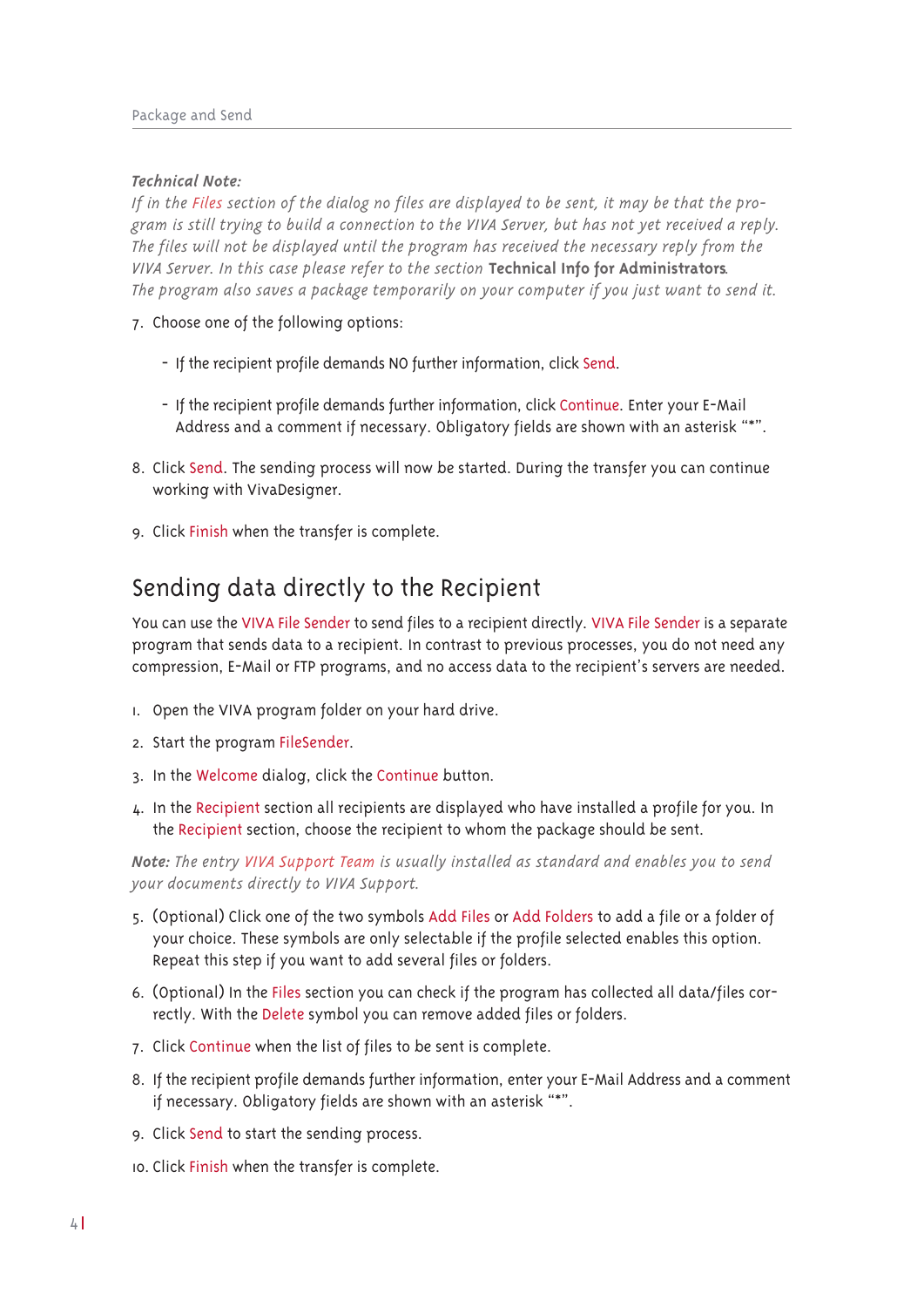### Install Communication Profile

The Recipient may offer the communication profile for download from his Website. The user installs the communication profile with a simple double-click. The profile will be installed automatically in the folder Resources/Services of the program folder. The user can of course copy the file to this folder manually.

### **Installation of a Configuration Profile:**

- 1. Double-click the file with the Configuration Profile (suffix \*.vcp).
- 2. The program will confirm the installation with a notice.

*Note: If you have already installed a configuration profile with the same name, the program will ask if the existing profile should be replaced.*

## Technical Information for Administrators

### Introduction

With VivaDesigner you can send VIVA documents, the images and fonts used in them as well as any other files to a recipient. The basis for this is the separate program VIVA File Sender, which is included in the VivaDesigner package. In contrast to conventional processes, you do not need any compression, E-Mail or FTP programs, or any access data to the recipient's servers.

With this technology, software developers, media service providers, printers or any companies (hereafter Recipient) can provide their customers and users with a comfortable process for data transfer.

### The communication profile

The basis of the VIVA File Sender is a so-called communication profile. A communication profile is a file with the suffix \*.vcp. As a standard, VIVA always supplies the communication profile VIVA Support, so that customers can send data to VIVA. Service providers can request their own profiles from VIVA. A communication profile defines in which way data will be transferred, which access data is needed and if a user must give his E-Mail adress and a comment before sending. The Recipient can also define if he and/or the end customer should be notified by E-Mail on successful transfer of the data.

After successful transfer, a certain Website may be opened as an option, for example to enable an order process for the data transferred. Through this technology, the VIVA program can be linked to every FTP server and Web application.

The file with the communication profile contains not the configuration itself, but only a reference to the settings, which are stored on a special VIVA website. Thus the data transfer settings can be changed at any time without the configuration profile needing to be distributed or reinstalled (Exception see section **The Communication Protocol**).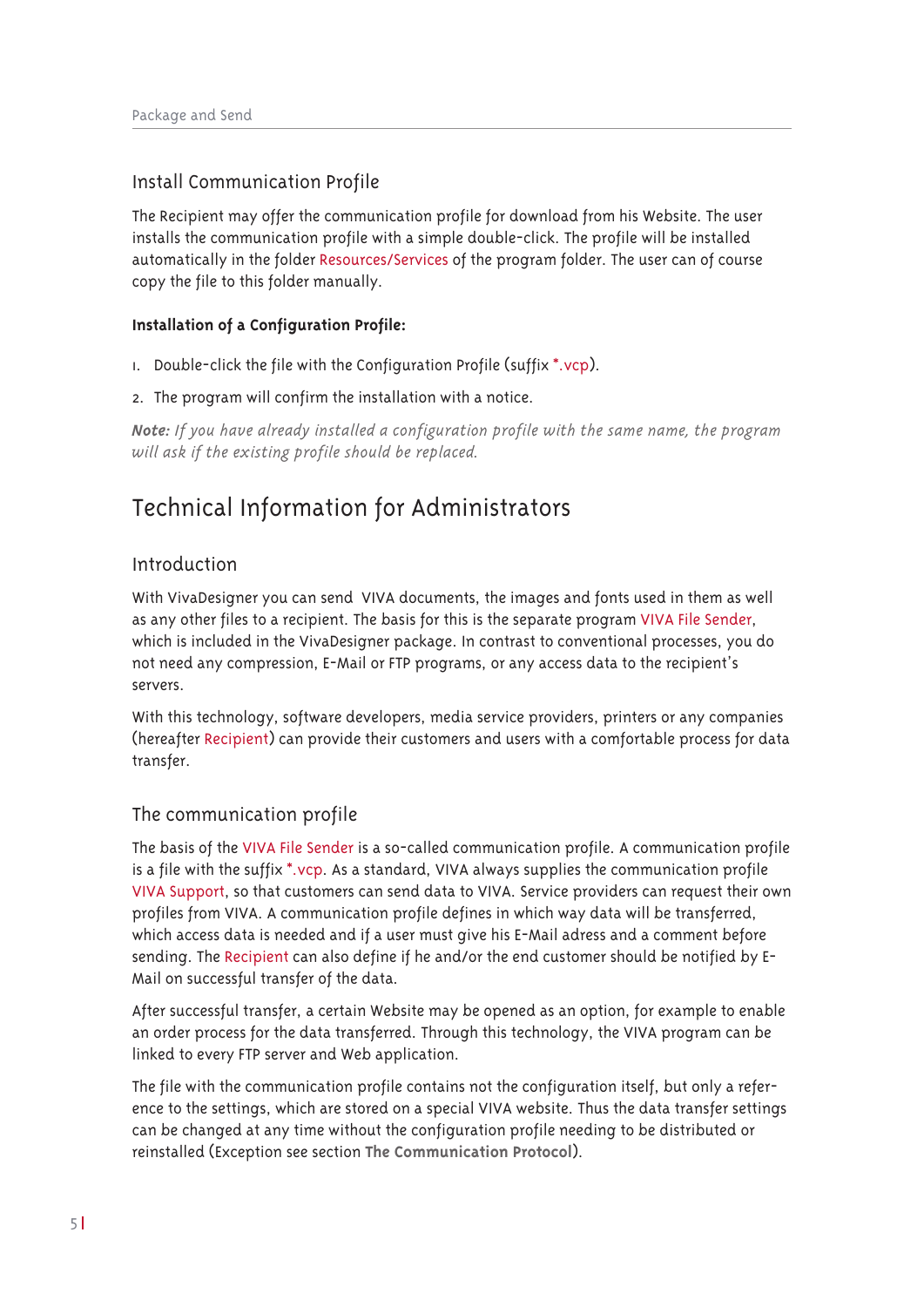### The Communication Protocol

#### **Step 1: Settings request**

When a user chooses a communication profile in VIVA File Sender, a connection with the VIVA server (address: http://vcp.viva.de) will be made to request the settings for the data transfer (see Step 2). From this request, the VIVA server delivers an XML with encrypted information to the VIVA File Sender. Depending on the settings that have been defined on the VIVA server for the communication profile chosen, the appropriate options will be displayed in the VIVA File Sender.

Communication between the VIVA File Sender and the the VIVA server to request the settings for data transfer can happen in different ways:

HTTP Request: The default communication is made with an HTTP Request (Standard Port 80). The data to be transferred and the options will only be displayed in the Files section when the program has received the necessary answer from the VIVA server. In most cases, communication with the VIVA Server takes just a few seconds. If in the Files section no data are displayed, it may be that the program is still trying to connect to the VIVA server, but has still not received a reply. This connection is important, as only the VIVA Server can tell the program how and where the files should be sent. In this case please wait if necessary for several minutes.

Proxy Server: If you work in a company, it may be that Internet connections (HTTP Requests) are only possible through a Proxy Server. The result may be that the VIVA File Sender cannot make contact with the VIVA server. In this case no files can be transferred, even if a connection to the Recipient could be made (see Step 2). To get around this problem, your System Administrator should if possible configure the Proxy Server in such a way that requests to the VIVA server (http://vcp.viva.de) are not intercepted.

Alternatively, you can define a Proxy Server in VivaDesigner, which will also be used to check for updates:

#### **Define Proxy Settings for VivaDesigner/VIVA File Sender:**

- 1. Choose the menu command Edit > Preferences (Windows/Linux) or VivaDesigner > Preferences (Mac).
- 2. Choose the Program option and then the Updates tab.
- 3. Choose the option Manual Proxy Settings and enter your settings for the Proxy server.

HTTPS: Request: If communication via an HTTP Request or a Proxy Server is not possible, communication may also be made via secure HTTPS Request (Standard Port  $443$ ). The option can only be activated by VIVA on the VIVA server. If the HTTPS option is activated on the VIVA server, VIVA will deliver a NEW communication profile to the Recipient. The Recipient must then supply this communication profile to his customers/users. The customers/users must install the new communication profile. This installation is necessary, so that the VIVA File Sender knows how it should communicate with the VIVA server. Apart from this, a user does not need to reinstall when the settings are changed in the profile.